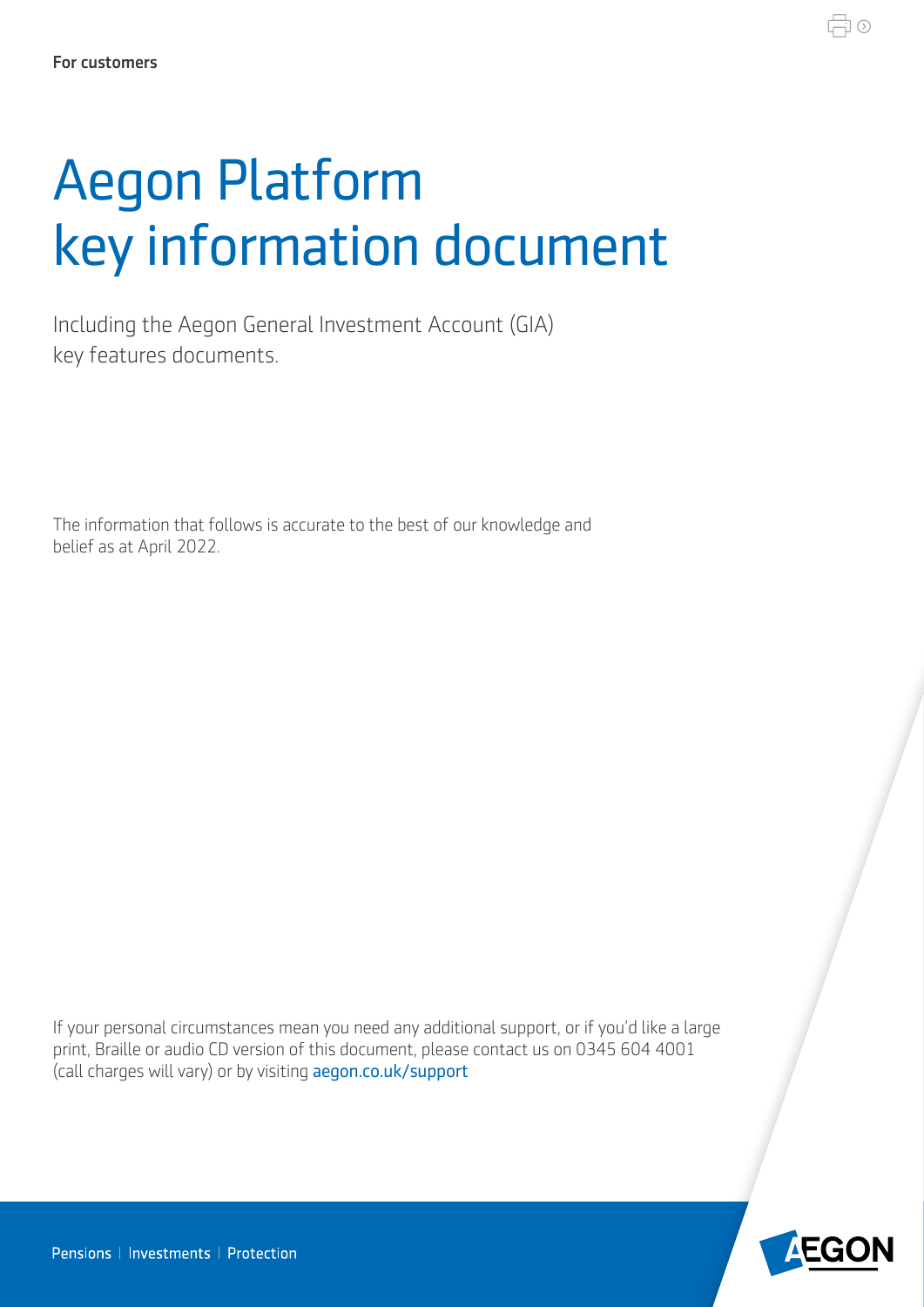#### This document is intended for customers:

- Who receive fnancial advice and recommendations from a fnancial adviser.
- Who use an adviser that doesn't provide fnancial advice.
- Who no longer have an adviser.

You should be aware that certain product options are only available through an adviser. We highlight when this is the case. We also note tasks typically performed by advisers in this document and recommend use of an adviser where we think it is relevant to do so.

If you're uncertain about your options, or if you have a question, your adviser will be able to help if you have one. You can also contact us, please see the [contact us section](#page-6-0) for details. Alternatively if you want to find an adviser in your area, please visit [moneyhelper.org.uk/choosing-a-fnancial-adviser](https://www.moneyhelper.org.uk/choosing-a-financial-adviser)

This document doesn't cover Aegon Retirement Choices.

#### Other documents

It's important that you understand how the Aegon GIA works and what the risks are before you decide to buy an Aegon GIA. Please take some time to read this document alongside:

- Your personal illustration
- Key Investor Information Documents (KIIDs) and fund factsheets for each fund you invest in
- [Aegon GIA charges guide](https://customerdashboard.aegon.co.uk/content/dam/documents/aegon-isa-gia-charges-guide.pdf )
- [Aegon Platform terms and conditions](https://intermediary.aegon.co.uk/content/dam/common/documents/aegon-platform-terms-and-conditions.pdf)

You can find copies of the documents by logging into your online dashboard if you have access, and viewing it in the document library. Please [contact us](https://customerdashboard.aegon.co.uk/content/help-and-support.html?tab=customer-services), or your adviser for copies if you don't have access.

#### Before you start reading

We've tried to use plain language to make these key features easier to understand.

We refer to 'you', 'we' and 'us' throughout the document. 'You' means the owner of the product and 'we' and 'us' means Aegon. In this document, Aegon means Cofunds Limited.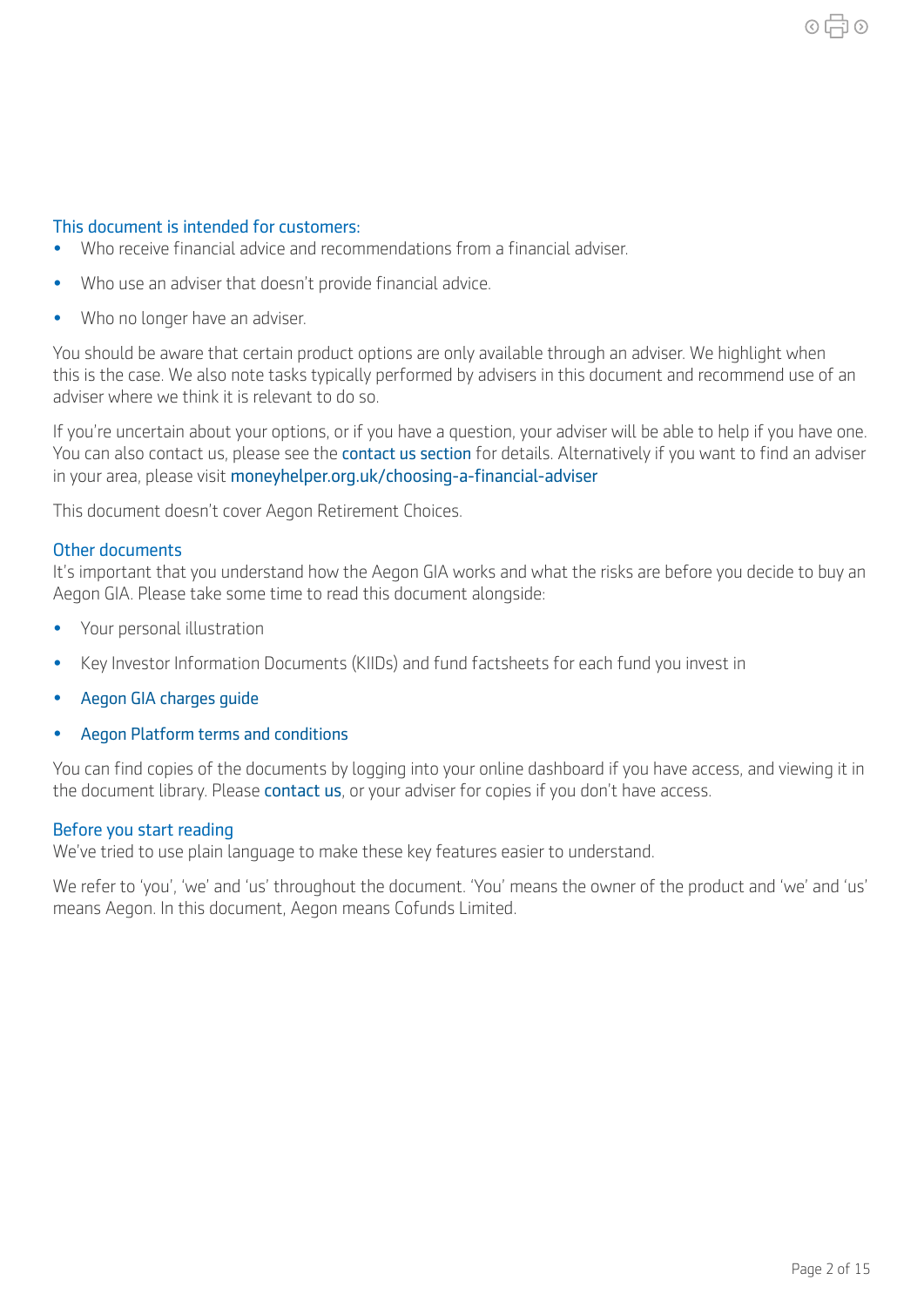## <span id="page-2-0"></span>**Contents**

Click on the links to take you straight to the relevant page.

|           | Part 1 – Key information on the Aegon Platform                  | $\overline{4}$ |
|-----------|-----------------------------------------------------------------|----------------|
| $\bullet$ | About the Aegon Platform                                        | 4              |
|           | Charges                                                         | 6              |
| $\bullet$ | Other important information                                     | 7              |
|           | Part 2 – Key Features of Aegon General Investment Account (GIA) | 9              |
| $\bullet$ | Understanding and opening my product                            | 10             |
| $\bullet$ | Managing my investments                                         | 11             |
| $\bullet$ | Withdrawals                                                     | 12             |
|           | Tax                                                             | 13             |
|           | Other important information                                     | 13             |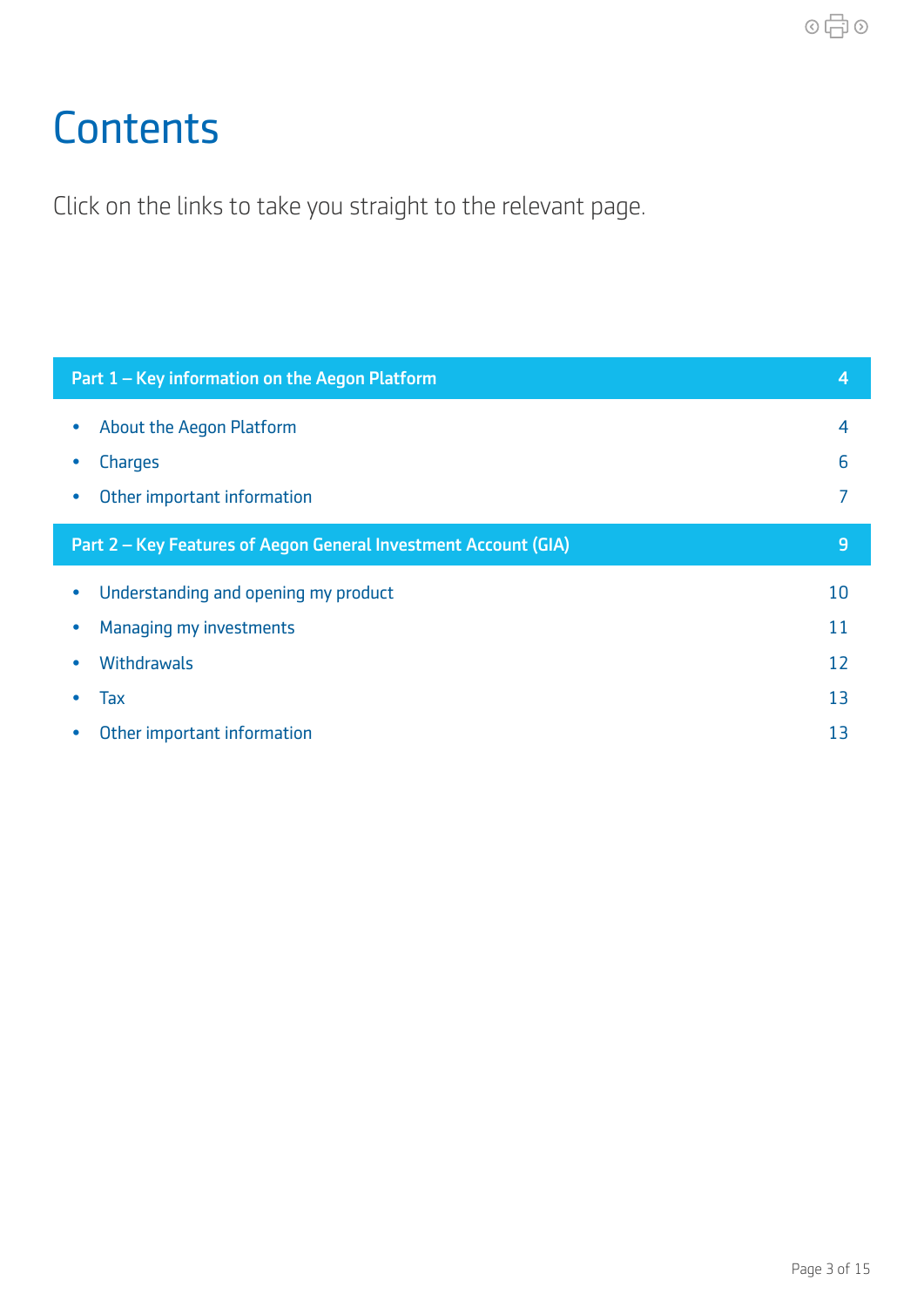## <span id="page-3-0"></span>Part 1: Key information on the Aegon Platform

| Index – use the links to navigate this section of the document. |  |  |
|-----------------------------------------------------------------|--|--|
| About the Aegon Platform<br>$\bullet$                           |  |  |
| Charges<br>$\bullet$                                            |  |  |
| • Other important information                                   |  |  |

## About the Aegon Platform

The Aegon Platform is a digital service that lets you and your adviser, if you have one, arrange, manage and track your investments easily. It offers:

- Access to a wide variety of products and investments in one convenient digital service.
- Online management of your Aegon Platform account.
- 24/7 access to let you see how your portfolio is performing.

#### The products available via the Aegon Platform

With the Aegon Platform, you'll hold an Aegon Platform account. This gives you access to a range of products that you can choose to apply for: an Aegon SIPP, Aegon ISA and an Aegon GIA.

If you open an Aegon GIA, you'll receive a customer number for the Aegon Platform account and a separate product number for each product you open in your Aegon Platform account.

#### About us

We're a purpose-led business that helps our customers reach a lifetime of financial security. We work with advisers, employers and individuals to offer long-term savings, investments, pension solutions and protection products. Aegon UK started out as Scottish Equitable back in 1831. Over the years, we've evolved our brand by combining our proud heritage with Aegon's global strength and insight.

#### The role of the Aegon Platform

We're responsible for holding your investments safely on your behalf. We have a separate subsidiary company Cofunds Nominee Ltd, which is dedicated to securely holding investments separately from our own corporate assets and prevents us from mixing investors' money with our own.

We don't assess or advise on the suitability or appropriateness of your investments. Your adviser, if you have one, will do this for you. If you don't have an adviser it's up to you to decide on the appropriateness of the investments selected. If you need help or advice, please speak to an adviser.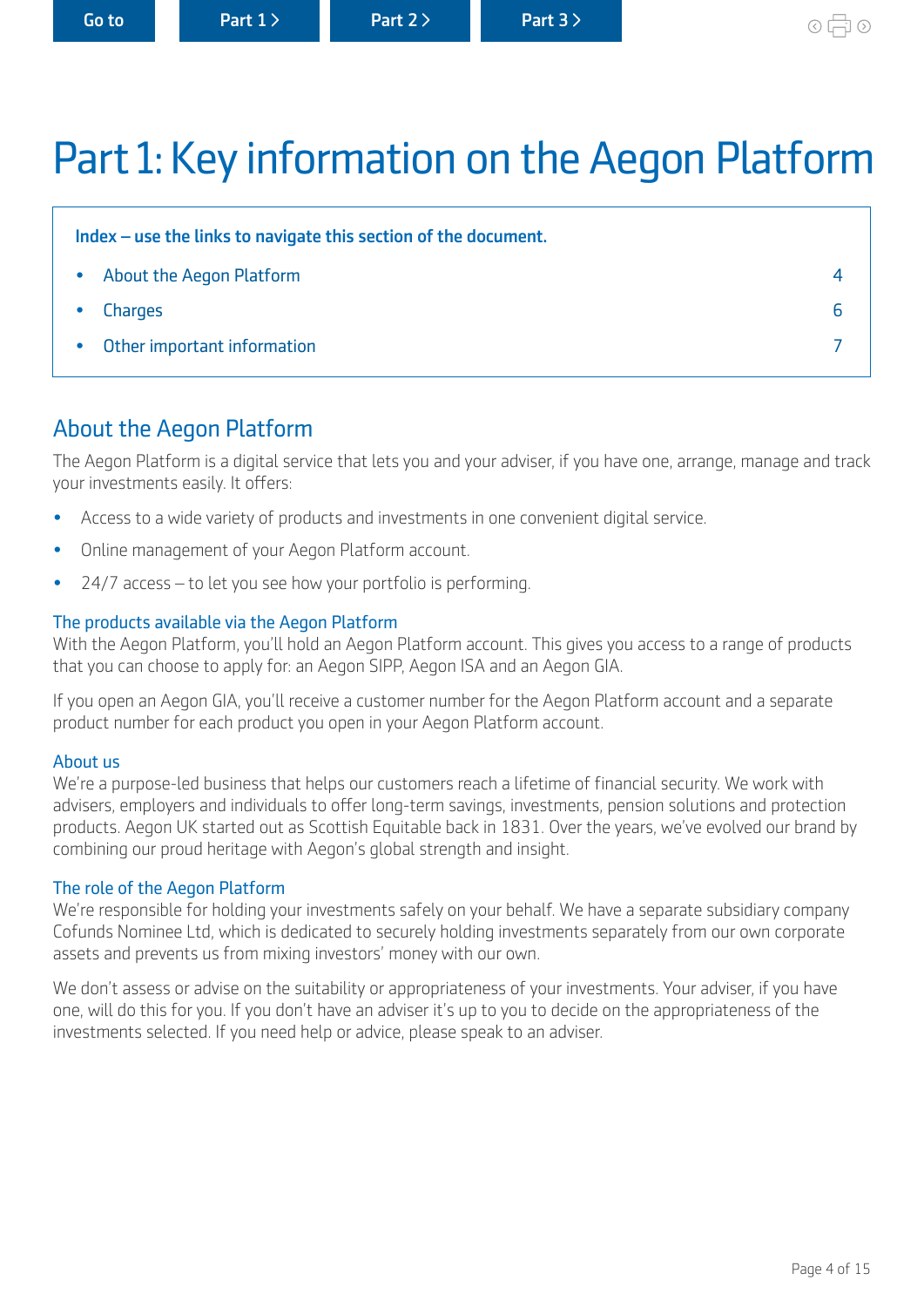<span id="page-4-0"></span>

| Go to | Part $1$ | Part $2$ | Part $3$ |
|-------|----------|----------|----------|
|       |          |          |          |

The diagram below provides a simplified overview of an Aegon GIA.



#### The cash facility

When we set up your Aegon Platform account, your Aegon GIA will have its own cash facility. When you pay money into the Aegon GIA, we pay it into the cash facility before it's invested. We'll also pay out withdrawals, and most of your charges and fees from here.

- It's your and your adviser's, (if you have one) responsibility to make sure there's always enough money in the cash facility to pay withdrawals and/or meet any charges due.
- Money in your cash facility earns interest. We'll calculate interest on any cash held in your cash facility each day, and credit that amount to your cash facility once a month. You can find the current [interest rate](https://customerdashboard.aegon.co.uk/content/guides/guide-to-gias.html#The-cash-facility) on our website.

#### Others involved in your investment:

Financial Adviser: may arrange to buy and sell investments on your behalf, and may provide financial advice and other ongoing services. We only operate with advisers who are authorised and regulated by the Financial Conduct Authority (FCA).

Your adviser has responsibility for making sure the investment is suitable for you. Your adviser may charge you a fee for the services they provide.

HSBC: currently the bank where your cash facility money will be held. We use these separate accounts to keep investors' money separate from our own.

Investment managers: also known as investment providers, they manage and provide the diferent investment options available through the Aegon Platform.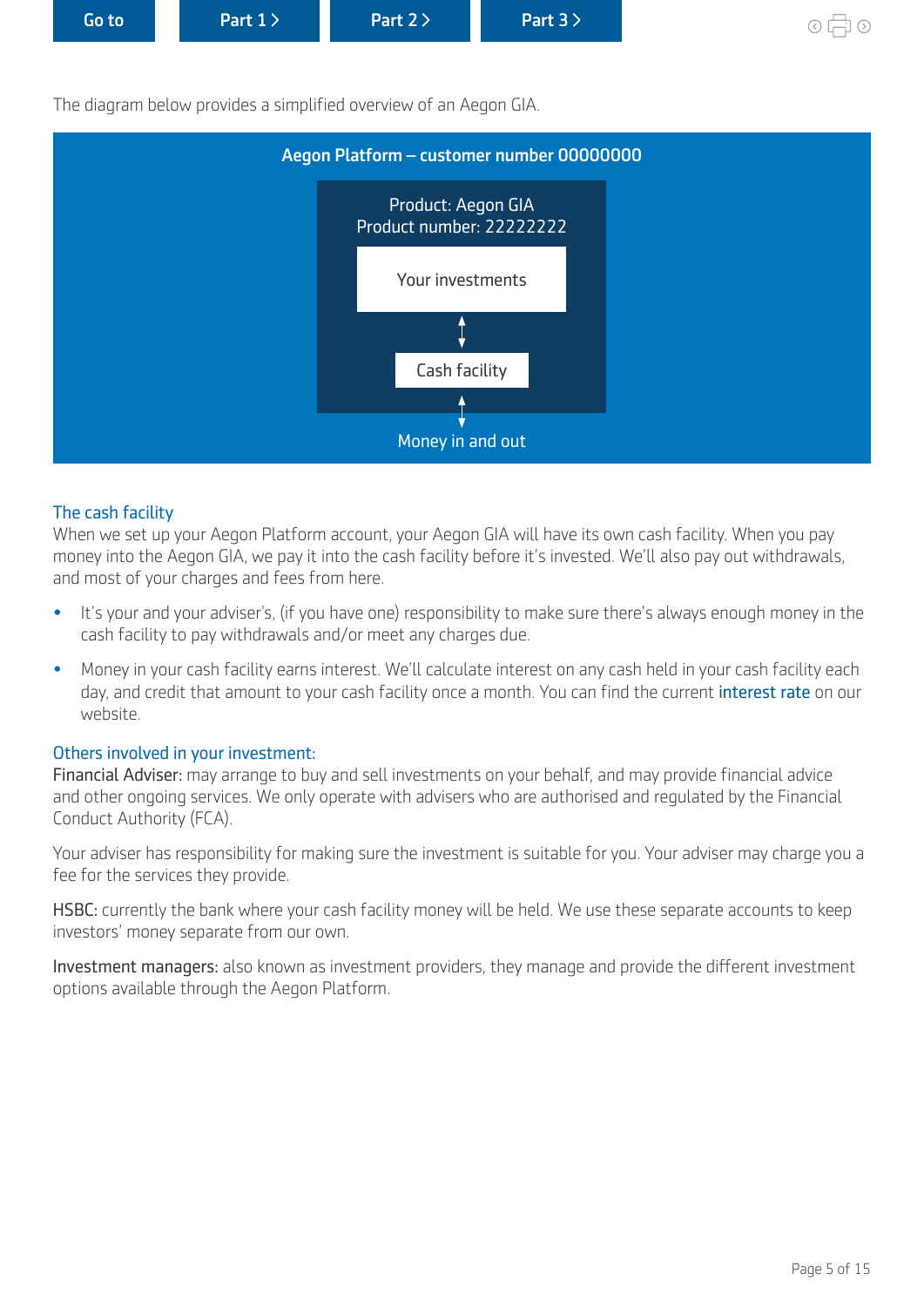<span id="page-5-0"></span>

| Goto<br>Part $1$ $>$ | Part $2$ | Part 3 | $\odot$ 1 |
|----------------------|----------|--------|-----------|
|----------------------|----------|--------|-----------|

## **Charges**

#### What charges will apply to my Aegon GIA?

We have a clear and flexible charging structure so you'll know exactly what you're paying for. There are three main types of charges:

| Annual charge                                                       | Investment charge                                                              | Adviser charge                                                                           |
|---------------------------------------------------------------------|--------------------------------------------------------------------------------|------------------------------------------------------------------------------------------|
| This pays for the administration of<br>your Aegon Platform account. | This covers the investment<br>manager's charge for your chosen<br>investments. | If you have an adviser, you'll agree<br>a fee for the advice or service they<br>provide. |
|                                                                     |                                                                                | If you want to, you can pay your<br>adviser from your Aegon Platform<br>account.         |

#### How much will I have to pay?

To find details of the charges that apply, see your Aegon GIA illustration. You'll find a copy in your document library if you have access. Alternatively, your adviser if you have one will be able to provide you with details. [Charges](https://customerdashboard.aegon.co.uk/content/dam/documents/aegon-isa-gia-charges-guide.pdf) might vary in the future. You can also find full details of the charges that may apply in our Charges [guide.](https://customerdashboard.aegon.co.uk/content/dam/documents/aegon-isa-gia-charges-guide.pdf) 

If you change your adviser the annual and adviser charges might change. If we're notifed that you no longer have an adviser, your adviser charges will stop. It's important you understand how future changes such as changing your adviser could afect your charges. Your new adviser can give you an illustration to show the efect of this. Please read the Aegon Platform [terms and conditions](https://customerdashboard.aegon.co.uk/content/dam/documents/aegon-platform-terms-and-conditions.pdf) for full information.

#### Paying the annual charge and any adviser charges

We take the annual charge and any adviser charges and fees from the cash facility. It's your and your adviser's, if you have one, responsibility to make sure there's always enough money in the cash facility to meet any charges due.

#### What happens if there's insufficient cash in the product's cash facility to pay the charges due?

If there isn't enough money in the cash facility, we'll take all the available cash, then sell from the highest value investment available to the smallest until we have enough to cover the remaining charges due.

#### What if I don't want charges to be paid from the highest value investment available?

You can tell us what investment you want us to sell from to raise cash to pay the charges. If the value of the chosen investment is too low to cover a particular charge, we'll use the remaining value available of that investment, then sell from the highest value investment available to the smallest to cover the charges.

#### Paying investment charges

The investment charge is normally calculated daily and either taken directly from the investment or taken into account in the fund's unit price calculation, so you won't see it as a separate charge. Please refer to the Key Investor Information Documents or fund factsheets for details of the charges that apply to the investments selected.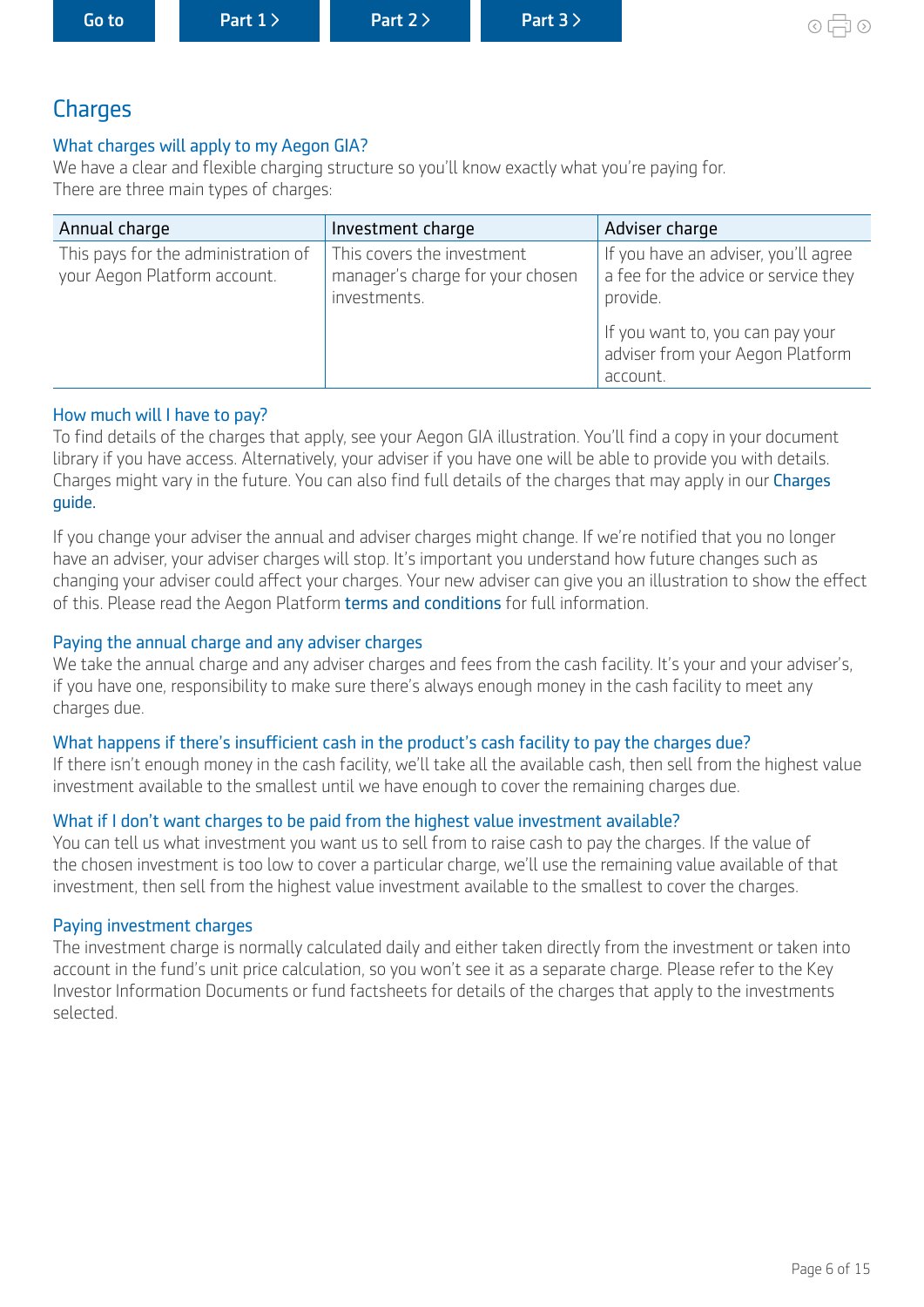## <span id="page-6-0"></span>Other important information

#### How to contact us

If you've any questions about your product at any time you should contact your adviser in the first instance. You can also phone or write to us, or visit our support and contact pages at [aegon.co.uk/support](http://aegon.co.uk/support)

Aegon Cofunds Administration. Sunderland, SR43 4DN

Call us on: 0345 604 4001, Monday to Friday, 9.00am to 5.00pm (call charges will vary).

#### How do I make a complaint?

We hope you never have cause to complain, but if you do, you can contact us.

- Phone: call our helpdesk on 0345 604 4001.
- Post: write to us at Complaints Department, Aegon Cofunds Administration, Sunderland, SR43 4DN.

We'll deal with your complaint in line with our [complaints procedure](https://customerdashboard.aegon.co.uk/content/dam/documents/aegon-complaints-procedure.pdf) (we can give you a copy).

#### If you're not satisfed with our response, you can then raise the issue with:

The Financial Ombudsman Service



Phone: 0800 023 4567

#### Eñ Website: financial-ombudsman.org.uk

Making a complaint to Aegon or referring it to the Financial Ombudsman Service won't affect your legal rights. If your complaint relates to an investment, you should speak to your adviser or the investment manager in question.

#### Is my product covered by the Financial Services Compensation Scheme?

You may be able to seek compensation from the Financial Services Compensation Scheme for up to £85,000 if we can't meet our obligations (for example, if we were to become insolvent or unable to meet the claims against us). See our factsheet for more information: [Aegon Platform Investor Protection guide.](https://www.cofunds.aegon.co.uk/content/dam/common/documents/aegon-platform-investor-protection.pdf ) 

You can get more information about compensation arrangements from the Financial Services Compensation Scheme by calling them on 0800 678 1100 or 0207 741 4100. You can also go direct to [fscs.org.uk](http://fscs.org.uk)

Full details are also available from your adviser if you have one.

#### Are there any risks?

Platform risk: as you're investing through a platform there's a risk that an investment manager's systems and ours may show that you hold difering amounts while transactions are being processed. If the systems weren't aligned and we went out of business at the same time, you may not get back the full value of your investment.

#### Investment risk

- The value of investments, and any income taken from them, can fall as well as rise and you may get back less than you invest. In addition, there's the potential for reduction in the value of your investment as a result of taking charges or selling investments for withdrawals.
- There are specific risks relating to the funds you can invest in. Investment risks can be found in the relevant Key Investor Information Document or fund factsheet.

#### Terms and conditions

This key information document gives you the key features of the Aegon GIA product. It doesn't include all the definitions, exclusions and terms and conditions. You can find full details of the products in the Aegon Platform [terms and conditions](https://customerdashboard.aegon.co.uk/content/dam/documents/aegon-platform-terms-and-conditions.pdf). We supply a copy of the Aegon Platform terms and conditions, when you open your Aegon GIA with us. These documents are saved in your online document library, which you can view, if you have access, by signing in to your account. Or for the most up to date copy please visit our [website](https://www.cofunds.aegon.co.uk/index.html) or [contact us](https://customerdashboard.aegon.co.uk/content/help-and-support.html?tab=customer-services).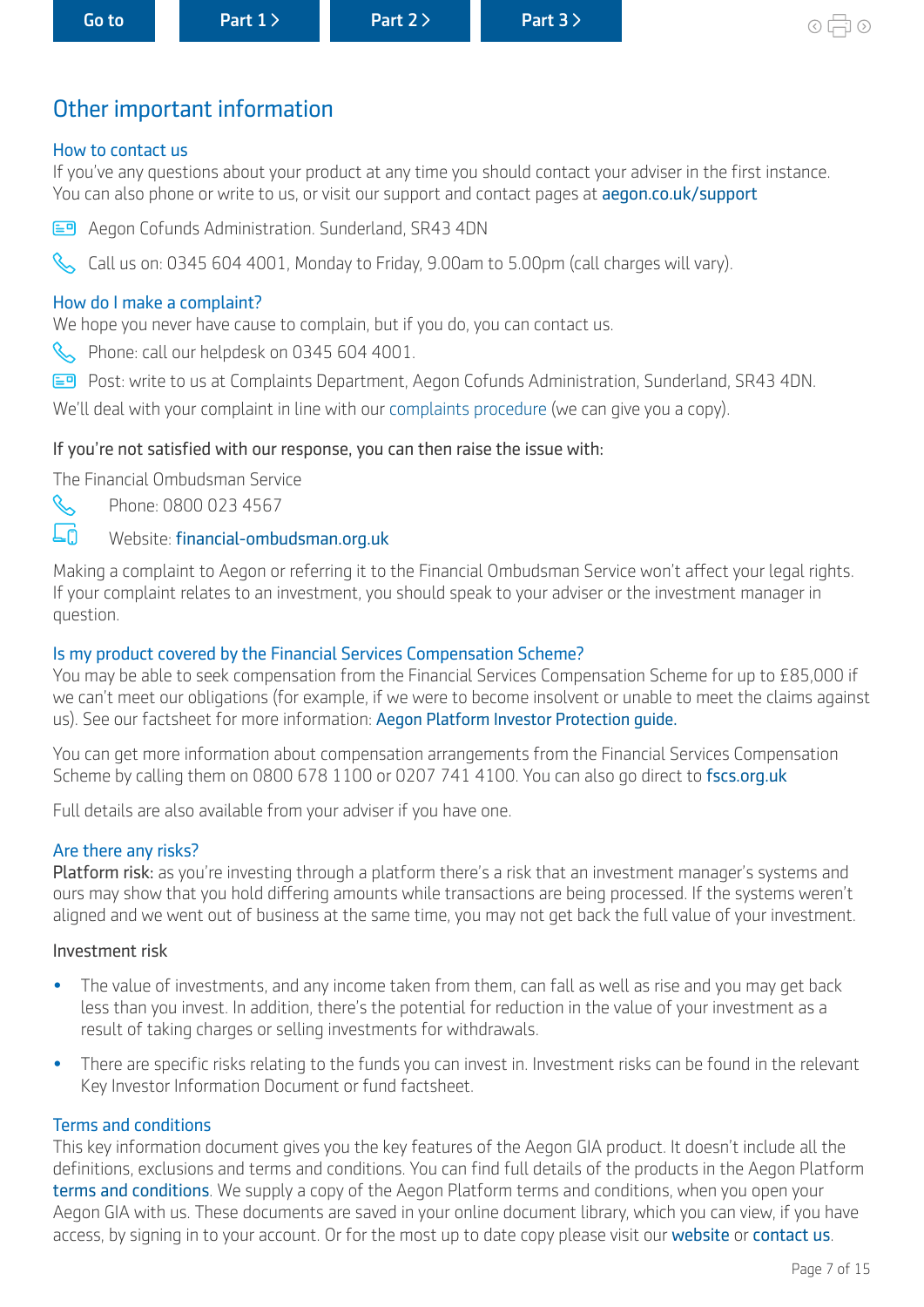We have the right to make changes to the Aegon Platform terms and conditions in certain circumstances. If this happens, we'll write to you and explain the changes.

#### How Aegon supports advisers

We provide intermediary firms and advisers with additional benefits that designed to enhance the quality of their service to you. These benefits may include some or all of the following: training, software, seminars and marketing materials. Further details of any benefits received from us are available on request from your intermediary firm/adviser.

#### Client categorisation

There are various categories of client set out in the financial regulations. If you buy one of our products referred to in this document, we'll treat you as a 'retail client'. Being a retail client gives you the greatest level of protection under the regulations and makes sure you get full information about any products you buy.

You can choose to be categorised as a professional client or an eligible counterparty, but this means you receive less information about our products and services. Also, you would not be entitled to receive a suitability report or appropriateness assessment where these would be required for retail clients.

If, under the regulations, you're a professional client or eligible counterparty, we'll still treat you as a retail client although this wouldn't necessarily mean that you'd be eligible to refer any complaints to the Financial Ombudsman Service or to make a claim under the Financial Services Compensation Scheme.

#### Conficts of interest

During the life of your investment conficts of interest may arise between you and us, our employees, our associated companies or our representatives. A confict of interest is where our duties to you as a customer may confict with what's best for us. To ensure we treat customers consistently and fairly Aegon maintains a [Conflicts of interest policy](https://www.aegon.co.uk/content/dam/ukpaw/documents/conflicts-of-interest-policy.pdf) on how to identify and manage these conficts.

A summary of our policy is detailed below. We:

- a) Will consider the interests of all our customers and treat them fairly.
- b) Will manage conflicts of interest fairly to ensure that all customers are treated consistently and to prevent any conflicts of interest from giving rise to a material risk of damage to the interests of our customers.
- c) Have in place procedures to ensure that staff identify and report any new conflicts.
- d) Will keep a written record of any conflicts or potential conflicts.
- e) If appropriate, we will disclose any relevant conflict to a customer before undertaking business with that customer.
- f) Will carry out an annual review to identity any new conflicts.
- g) Will ensure new business developments identify any new conflicts of interest.

This policy applies to any company to whom we delegate any of our responsibilities.

#### Aegon UK Retail Order Execution Policy

Aegon maintains an Aegon UK [Retail Order Execution Policy](https://www.aegon.co.uk/content/dam/ukpaw/documents/order-execution-policy-arc-or.pdf) in accordance with all FCA Conduct of Business rules. You should read this document before investing as it tells you how we deal with investment instructions.

#### Law and language

All correspondence will be made in English. All communications from us will normally be by letter or telephone. The law of England and Wales will apply to any legal dispute and the courts of England and Wales shall have exclusive jurisdiction to settle any such dispute. Full details of the legally binding contract between you and Aegon is contained or referred to in the Aegon Platform [terms and conditions](https://intermediary.aegon.co.uk/content/dam/common/documents/aegon-platform-terms-and-conditions.pdf).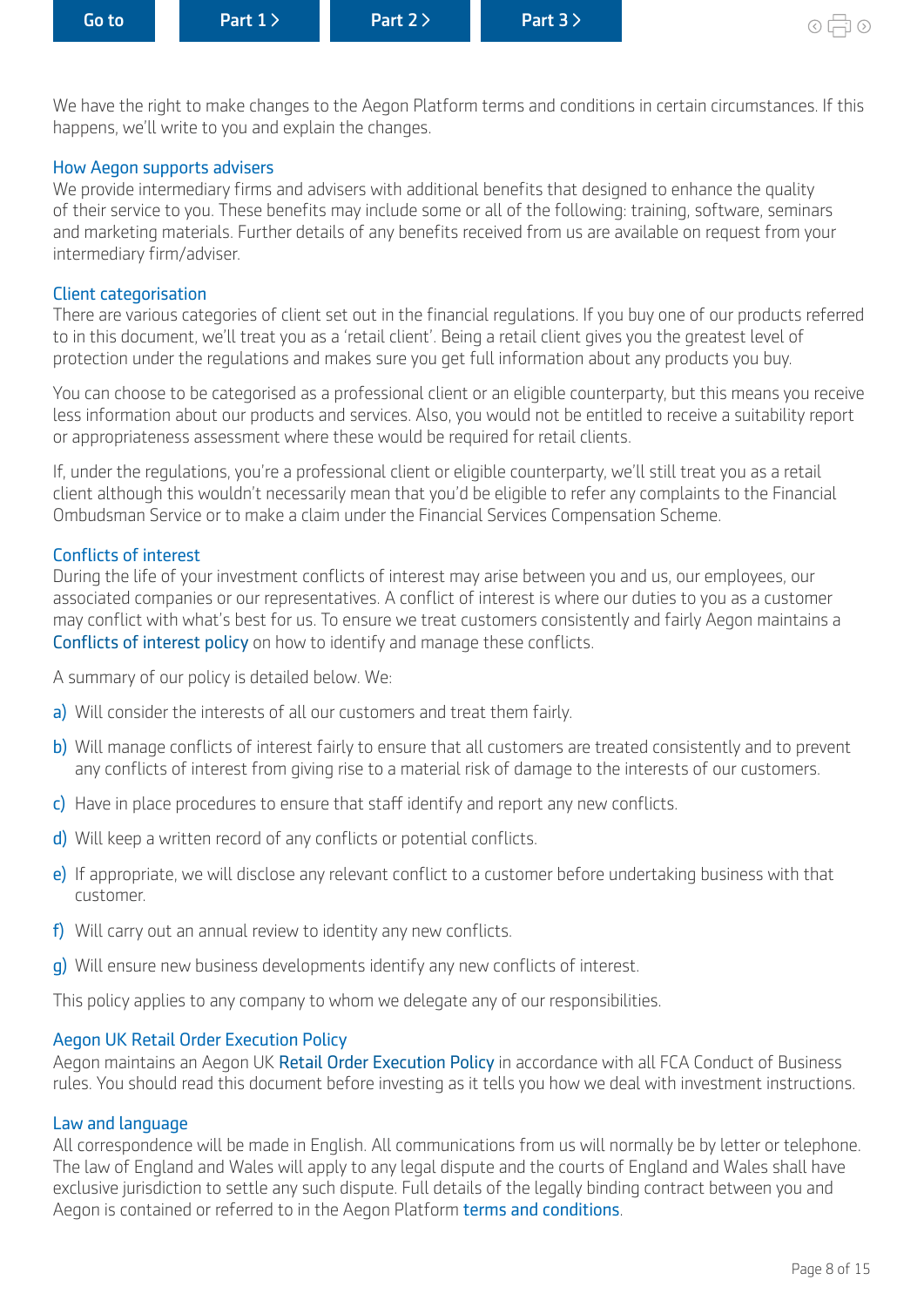<span id="page-8-0"></span>Part 2: Key features of the Aegon

General Investment Account (GIA)

keyfacts

## Provided by Cofunds Limited

The FCA is a financial services regulator. It reguires us, Aegon, to give you this important information to help you decide whether the Aegon GIA is right for you. You should read this document carefully so that you understand what you're buying, and then keep it safe for future reference.

This document is important as it governs your rights as an investor.

If you're not sure about any of the information provided, or have any questions, please speak to your adviser if you have one, or contact us.

#### Its aim

To provide you with an account where you can invest directly into a wide range of investments.

#### Your commitment

You commit to:

- Making sure there's enough cash in your cash facility to cover all your charges and any withdrawals.
- Regularly reviewing your Aegon GIA with your adviser if you have one, to check that you're on track to achieve your expected goals. You can keep your investment for as long as you want, but you should consider it as a medium to long-term investment. You should be prepared to invest for at least five vears, ideally longer.
- Making payments within the minimum amounts shown below (there is no maximum amount).

| <b>Type of investment</b>      | Minimum amount* |
|--------------------------------|-----------------|
| Initial investment amount      | f1              |
| Regular investment amount      | ' £1 a month    |
| Additional lump sum investment | f               |
| Transfer                       | F <sup>1</sup>  |

\*Some assets might have their own minimum investment amount. For details of the minimum investment amounts, speak to an adviser or refer to the fund Key Investor Information Document.

#### Risks

If you use your Aegon GIA for investment purposes, your main risk is that the value of your investments and any income you take from it can fall as well as rise, isn't guaranteed and you could get back less than you invest.

Although the investment has no fixed term, you should be prepared to hold the investment for at least five years, ideally longer.

For risks specific to each fund, please see the relevant fund-specific information, including Fund Key Investor Information Documents, factsheets or fund prospectuses.

We may have to sell some of your Aegon GIA investments, if you have any, to cover any charges due from your Aegon GIA if you don't have enough cash in your cash facility. If we have to sell investments this could create a Capital Gains Tax liability depending on your personal circumstances. Please see the questions and answers section below for full details.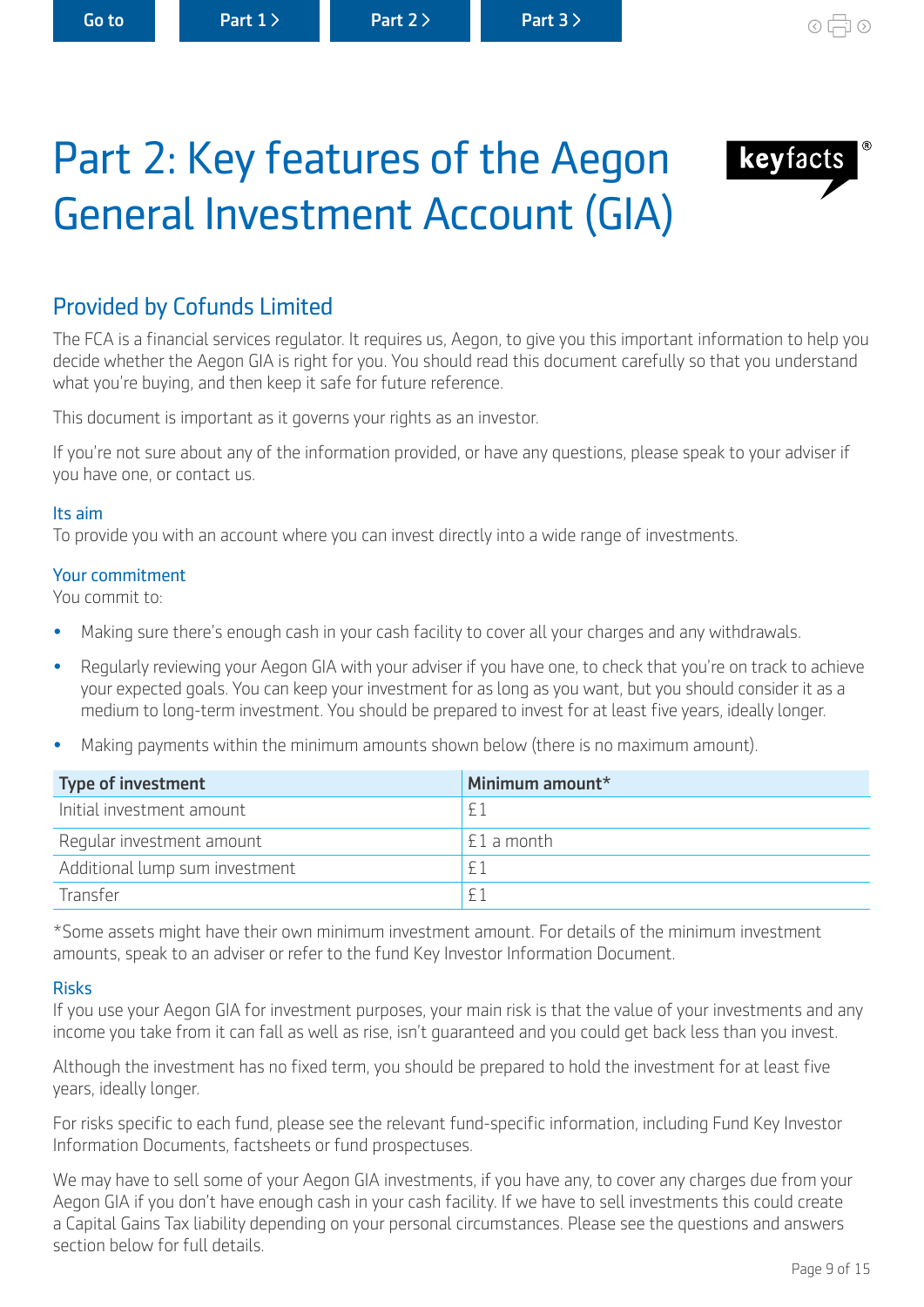<span id="page-9-0"></span>

|  | Go to |  |
|--|-------|--|
|  |       |  |

## Questions and answers

| Index - use the links to navigate this section of the document. |    |  |
|-----------------------------------------------------------------|----|--|
| Understanding and opening my product<br>$\bullet$               | 10 |  |
| Managing my investments<br>$\bullet$                            | 11 |  |
| <b>Withdrawals</b><br>$\bullet$                                 | 12 |  |
| Tax                                                             | 13 |  |
| Other important information<br>$\bullet$                        | 13 |  |
|                                                                 |    |  |

## Understanding and opening my product

#### What are the main features of investing in the Aegon GIA?

The Aegon GIA is a general purpose investment account that lets you hold a wide variety of investments. Unlike an ISA it doesn't offer any tax advantages.

- You can invest single and/or regular payments and transfer in from another GIA provider.
- You're not usually subject to restrictions on when you can access your money.
- It also incorporates a cash facility.

You can find out more about the Aegon GIA on our [website](https://customerdashboard.aegon.co.uk/content/guides/guide-to-gias.html).

#### Can I transfer my Aegon GIA(s) from another GIA provider?

Yes. We'll accept transfers in to and away from us and we won't charge you for this. However, the other GIA provider may charge or may not accept such transfers. You may also be charged for re-registering your investments in the name of a new provider.

#### Can I open another Aegon GIA?

Yes, you can open as many Aegon GIAs as you like for diferent savings purposes. You can open an Aegon GIA yourself through your secure online service if you have an adviser, and they have granted you permission to do so. Alternatively, an adviser can open an Aegon GIA on your behalf.

#### Can an Aegon GIA be held in joint names?

Yes, up to four joint holders can hold an Aegon GIA.

#### Can an Aegon GIA be held by a charity, trustees or a limited company?

Yes, an Aegon GIA can be held by a charity, trustees or a limited company.

#### What are the charges?

For information on your specific charges please refer to your illustration and the charges quide.

#### How much can be paid into my Aegon GIA?

There is no maximum amount that you can pay into your Aegon GIA.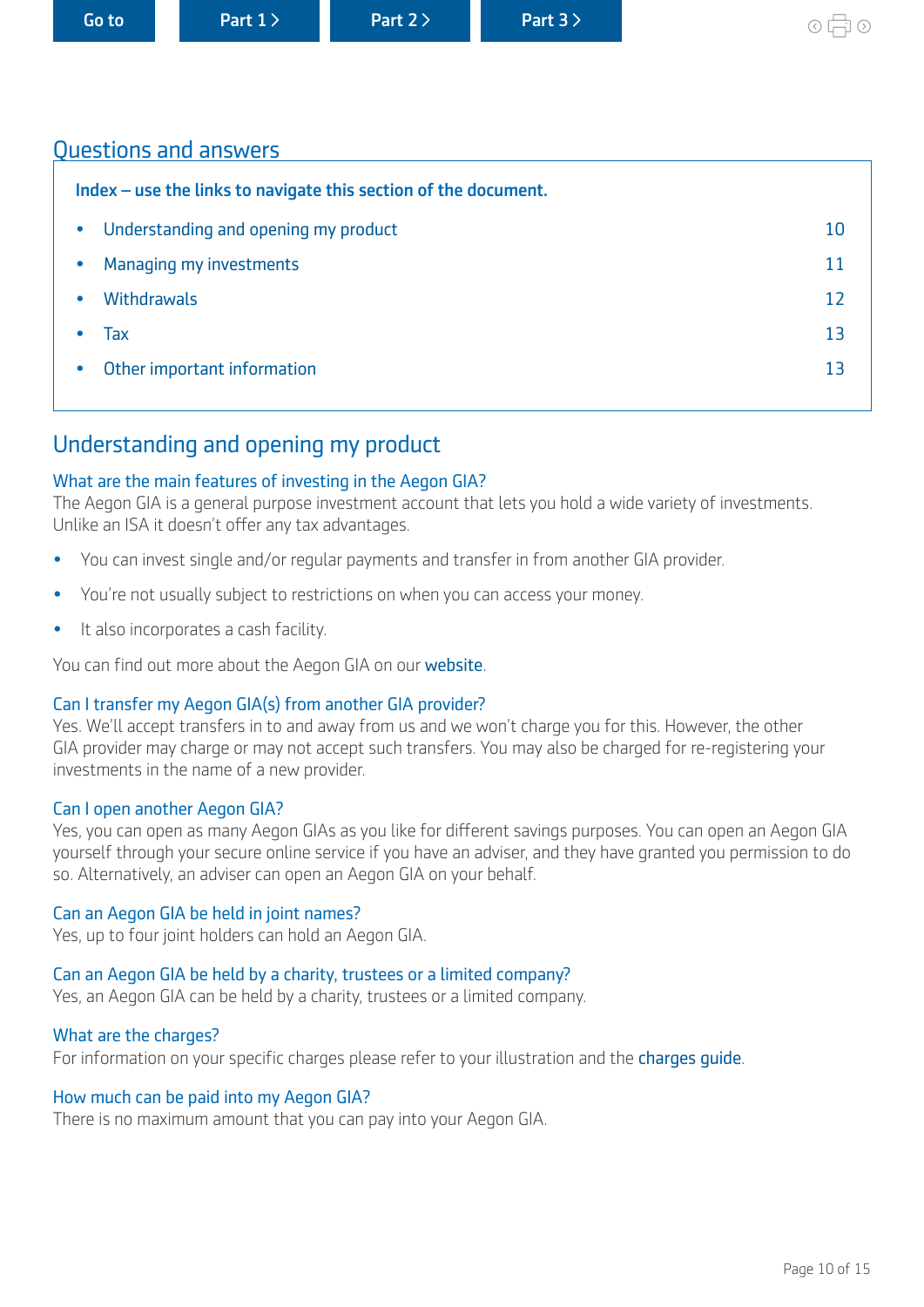<span id="page-10-0"></span>

| Go to <b>l</b><br>$\blacksquare$ Part 3 $\triangleright$<br>Part $1$<br>Part 2> |
|---------------------------------------------------------------------------------|
|---------------------------------------------------------------------------------|

### What options are available for paying money into my Aegon GIA?

| <b>Method</b>                          | <b>Regular payments</b> | <b>Single payments</b>            | <b>Transfer payments</b> |
|----------------------------------------|-------------------------|-----------------------------------|--------------------------|
| Cheque                                 |                         | No post-dated<br>cheques accepted |                          |
| BACS, CHAPS,<br><b>Faster Payments</b> |                         |                                   |                          |
| Direct Debit                           |                         | ×                                 |                          |
| Debit Card                             |                         |                                   | N/A                      |
| Re-registration                        | N/A                     | N/A                               |                          |

## Can I change my payments or take a break?

Yes. You can change or stop regular payments at any time within the minimum amounts. Any payment break is likely to reduce the amount shown in your illustration.

## Managing my investments

## Where are my payments invested?

We'll put your payments directly into your cash facility. We'll then invest them according to your instructions. We offer a wide range of different investment options, so there's lots of choice and flexibility. If you have an adviser they'll be able to help you find the right investments to meet your needs if you're not sure.

You can set up a regular investment instruction for certain types of investment. Some transactions might need your signed approval.

You can find more information about your [investment options](https://www.aegon.co.uk/investments/customers.html) on our factsheets and in the relevant Key Investor Information Document(s), which can be found online, or speak to an adviser.

#### Can I change what I'm invested in?

Yes. If you sell and buy an investment as part of the same switch request, we'll place the instruction to buy your new fund(s) when we know the sell price(s) of the fund(s) you're switching out of.

#### Important

If you choose to change how you're invested, there can sometimes be a gap between investment managers paying the proceeds from the fund(s) you sold, and the purchase of your new fund being processed. To minimise this sort of delay, and the time your savings could be uninvested as a result, we'll use any available cash in your cash facility, then make up the diference for you to buy your new fund(s) before we receive the proceeds from the fund(s) you sold.

If we have to do this, your cash facility will show a negative balance until we receive the sale proceeds. Typically we'll receive sale proceeds after one to three business days, but it can be up to six days depending on the investments being sold.

In these circumstances any negative balance in your cash facility won't affect your product value. This is because we account for the proceeds from the pending sale instruction when we calculate your product value. We'll send you a contract note confirming the details when the transaction is complete.

## Switching when receiving income distributions

If you're taking consolidated natural income<sup>1</sup>, we'll still pay out any income distributions you're due to receive after you fully switch out of an investment.

<sup>1</sup>We combine all income distributions received to your cash facility since your last payment and pay out a single combined income payment to your nominated bank account.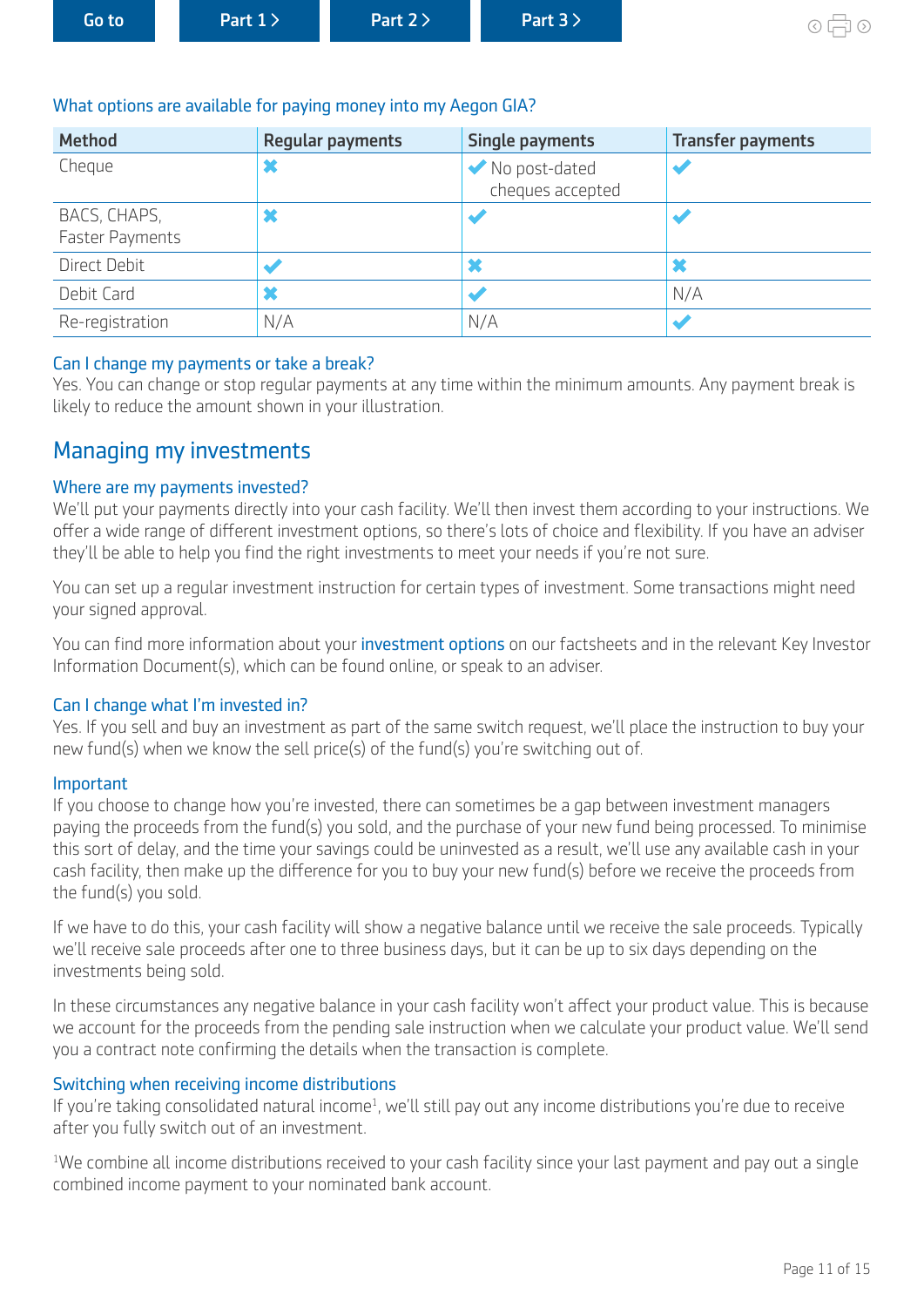#### <span id="page-11-0"></span>What's rebalancing and how do I access it?

Over time the value of the diferent investments you hold will change as some investments perform better than others. This means the mix of investments you hold will drift from the original mix, and may no longer be in line with your objectives. Rebalancing moves your investments back in line with your original investment mix.

You'll need an adviser if you want to set rebalancing up. Your adviser would instruct a rebalance of your investments on an ad hoc, quarterly or yearly basis for your Aegon GIA. We don't charge anything extra if you use this feature.

#### How can I monitor my investment?

If you have access, you can check online to see how your Aegon GIA investments are performing. We'll also send you statements every three months showing the value of your investments. Please note that if you open a joint Aegon GIA only the primary account holder will have online access.

## **Withdrawals**

#### Can I withdraw money?

Yes, you can withdraw some or all of your money whenever you want. Withdrawals are available as a single payment or regular payments. Your options are shown below:

| Income type | Withdrawal type             | <b>Withdrawals</b>                                                                                                     | <b>Frequency options</b>                     |
|-------------|-----------------------------|------------------------------------------------------------------------------------------------------------------------|----------------------------------------------|
| Regular     | A fixed monthly amount      | From £25 per payment.<br>You can set this payment<br>to increase by Retail<br>Prices Index or by 1%<br>to 5% per year. | Monthly, quarterly, half<br>yearly or yearly |
| Single      | A single lump sum<br>amount | From £100 to your full<br>product value.                                                                               | N/A                                          |

You can choose regular withdrawal payment dates of either 9th, 18th, or 27th. This is the date we'll pay your regular withdrawal to your nominated bank account from your cash facility. It will take approximately 3-5 additional business days to clear into your chosen bank account.

If we sell any investments to make a withdrawal, you might be liable for Capital Gains Tax depending on your personal circumstances. It's important you speak to an adviser to talk over how this could afect you. You can withdraw all your money at any time and close your Aegon GIA if you want to. There's no charge for doing this.

#### How will you pay my withdrawals?

This will depend on the type of withdrawal requested:

- Regular withdrawal if you request regular withdrawals from your Aegon GIA, we'll pay the withdrawal from the cash facility of your Aegon GIA. If there isn't enough cash in the Aegon GIA cash facility to make payment, we'll sell down some of your investments. The process for this is the same as detailed in the [Paying the annual charge and any adviser charges section](#page-5-0).
- Single withdrawal if you request a single withdrawal from your Aegon GIA, you and your adviser if you have one will need to make sure there's enough cash in the cash facility of your Aegon GIA for us to make payment.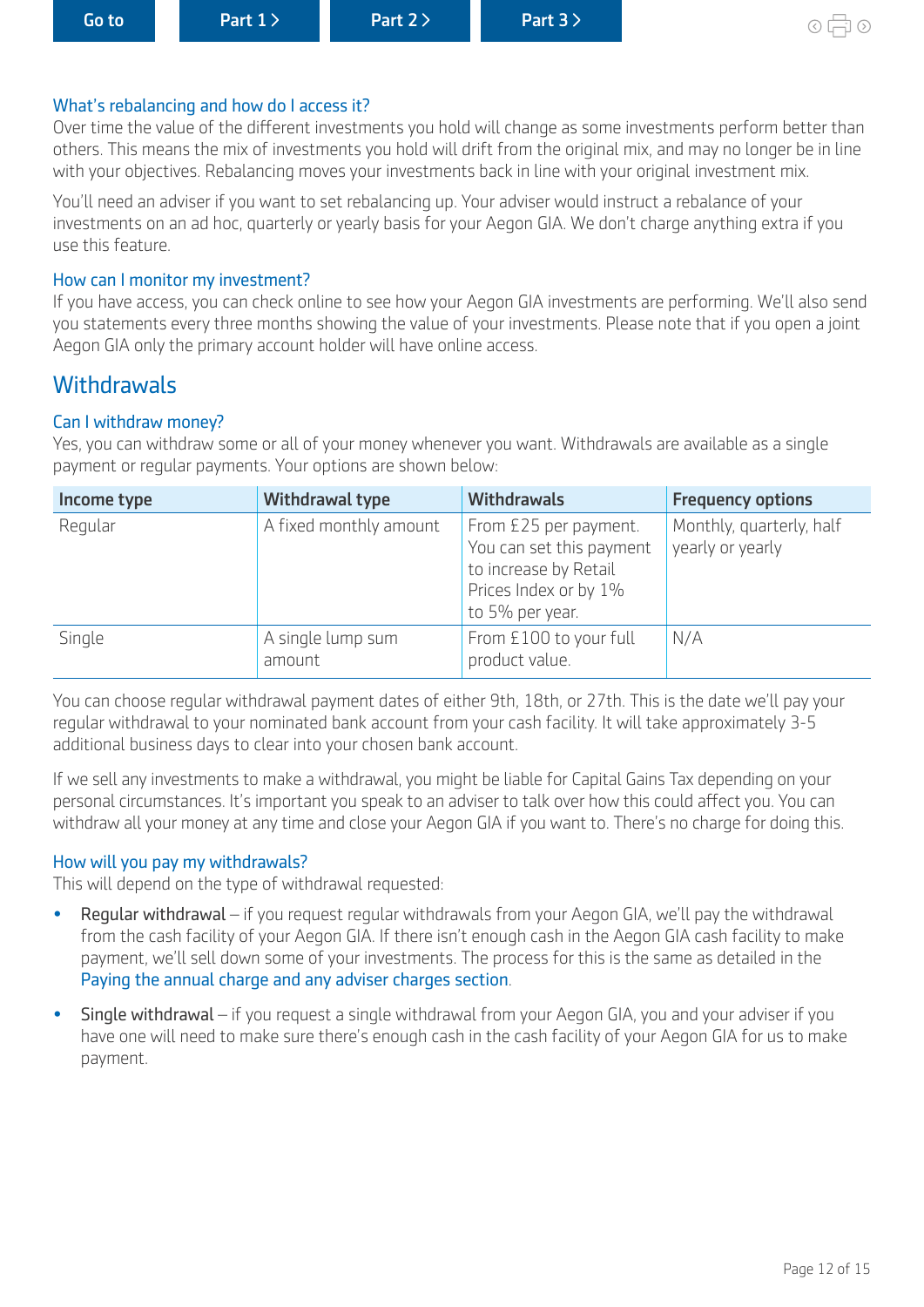## <span id="page-12-0"></span>Tax

#### What tax could I pay on cash balances held in my cash facility?

Interest earned from cash held in the Aegon GIA cash facility is taxable.

#### What tax could I pay if I invest in my Aegon GIA?

#### 1. Income Tax

The tax treatment on funds will depend on the type of fund you hold.

#### Unit trusts and OEICs

The treatment of income will depend on whether a fund is dividend-paying or interest-paying:

- Income from dividend-paying funds is currently paid gross. Individuals currently benefit from a tax free £2,000 dividend allowance each tax year. Any dividends over your tax-free dividend allowance will be subject to tax at your marginal rate of income tax.
- Income from interest-paying funds, is currently paid gross.

The frequency of the payment will depend on the particular fund, but it could be paid monthly, quarterly, six monthly or yearly.

Your personal savings allowance means that if you're a basic-rate taxpayer you'll be able to earn up to £1,000 in savings income tax free each tax year. Higher-rate taxpayers will be able to earn up to £500 each tax year. Additional-rate taxpayers don't qualify for a personal savings allowance. Any interest you earn over your personal savings allowance will be subject to tax at your marginal rate of income tax.

#### 2. Capital Gains Tax

If you sell your investment, any growth may be subject to Capital Gains Tax (CGT), if you exceed your annual CGT allowance. Share class conversions may be subject to CGT.

#### Sale of funds to pay charges from your Aegon GIA

Please note that if charges aren't paid for from the cash facility of your Aegon GIA, selling funds to pay them is a withdrawal from your investment and will create a potential CGT liability.

#### 3. Tax on rebates

Rebates are taxed at the basic rate of tax. You may be able to reclaim this tax from HMRC or be liable for additional tax depending on your individual circumstances.

This information is based on our understanding of current taxation law and HMRC practice, which may change. The tax treatment depends on your individual circumstances and may be subject to change in future. Please speak to an adviser for more information on tax.

## Other important information

#### What happens to my Aegon GIA when I die?

If you're the only holder of the Aegon GIA, when we're told about your death, your Aegon GIA will remain invested until we receive an original full death certificate and an original or certified copy of the grant of probate confrming the appointment of your personal representatives. Once we receive this, we'll recognise the personal representative(s) of your estate as the holder(s) of the Aegon GIA and take their instructions.

Where there are multiple holders of the Aegon GIA and we're notified of the death of one of the holders, the Aegon GIA will automatically pass to the surviving holders.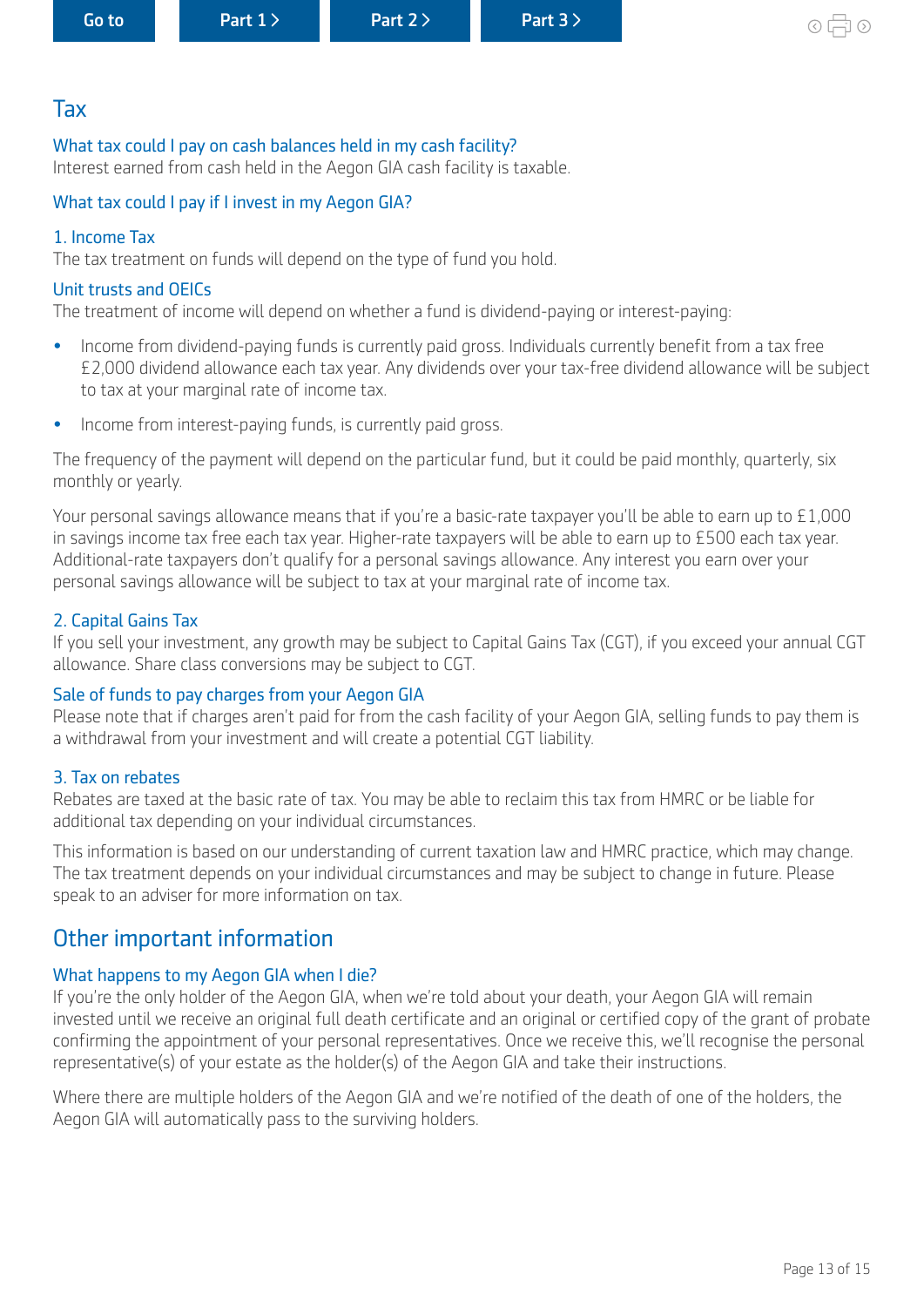#### If I change my mind, can I cancel?

Yes, you have 30 days from the date you receive your product documents to cancel. This will be the later of:

- Two days (excluding Sundays) after we post out the contract note.
- The date you receive your confrmation of application into your document library. We'll tell you if a diferent cancellation period applies to you.

#### How do I cancel?

If you want to cancel, we need to receive a signed letter instructing us that you'd like to cancel at the following address: Aegon Cofunds Administration, Sunderland, SR43 4DN.

Provided you cancel within the 30-day period<sup>1</sup>, your cash, any ongoing adviser charge that we've not paid to your adviser, and any Aegon Platform annual charge will be returned to you. We'll let you know if we've paid out an ongoing adviser charge and you can contact your adviser regarding this.

<sup>1</sup> subject to the conditions below. Please note:

- If the value of your investment falls between the date your money was invested and the date Aegon receives your instruction to cancel, you may receive back less than you invested.
- If the value of your chosen investment rises between these two dates, you'll only receive back the amount invested.
- We pay interest on cash held in the cash facility but you'll only get back the value remaining after we account for any applicable payments detailed above.
- One-off adviser fees requested at or around the time of the original investment won't be returned to you when they have already been paid to your adviser – please contact your adviser to arrange refund of one-of fees.

Before sending your money to you, we may need to carry out additional security checks and make sure all payments have been cleared, which may delay payment to you.

#### After 30 days

You won't be able to cancel outside the 30-day period, and the investment will be subject to the risks detailed in this document and the KIID(s) for the fund(s) you've chosen to invest in. If you want to withdraw after this period then all fund management charges will apply and there may be a potential tax liability applied to your investment.

#### Cancelling a fund transfer

The 30-day period also applies to transfers/re-registration requests. Provided you cancel within the 30-day period, you'll be given the options below. Please indicate which option you want in your cancellation letter.

- Transfer/re-register your investment back to the previous fund manager we require confrmation of your customer account number with the fund manager in question. If you don't supply your account number we may not be able to re-register your investment.
- Cancel the contract and return your money to you if you choose this option you may be subject to Capital Gains Tax.

#### **Complaints**

If you wish to complain about any aspects of the service you've received, please refer to the How do I make a [complaint](#page-6-0) section.

Making a complaint to Aegon or the Financial Ombudsman Service won't affect your legal rights.